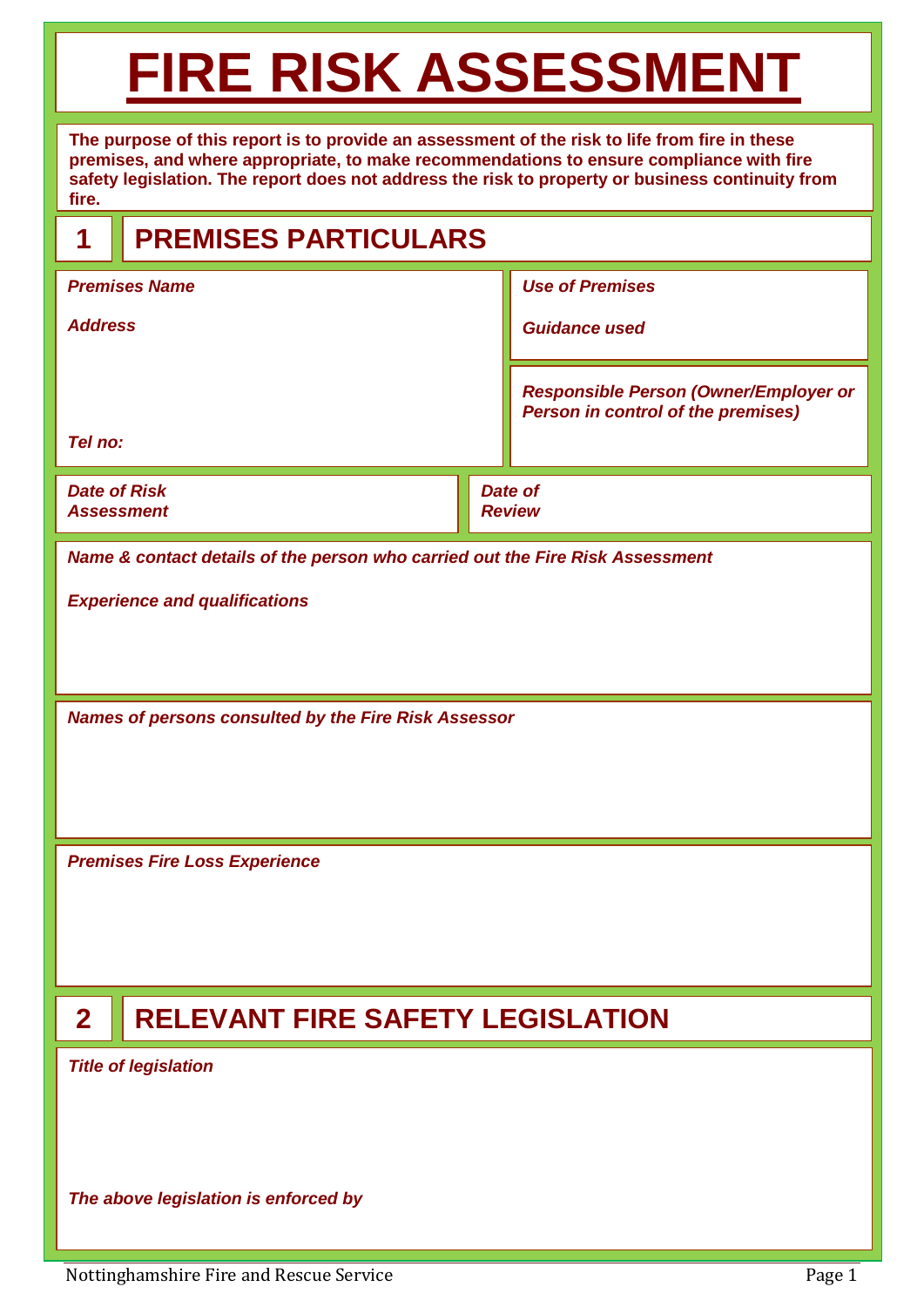### **GENERAL DESCRIPTION OF PREMISES**

*Age, details of construction, features*

#### **Occupancy**

*Times the premises are in use: to*

*The Total Number of persons Employed within the premises at any one time:*

*The Total Number of Persons who may resort to the Premises at any one time:*

**Size**

*Building footprint (Metres x Metres):*

*Number of floors:*

*Number of basements:*

*Number of stairs:*

#### **PEOPLE ESPECIALLY AT RISK FROM FIRE 4**

*Identify and specify the location of people at significant risk in case of fire, indicating why they are at risk and what controls are or need to be in place:*

- *i). Sleeping occupants*
- *ii). Disabled occupants*
- *iii). Occupants in remote areas*
- *iv). Lone workers*
- *v). Young persons*
- *vi). Others (include Outside contractors)*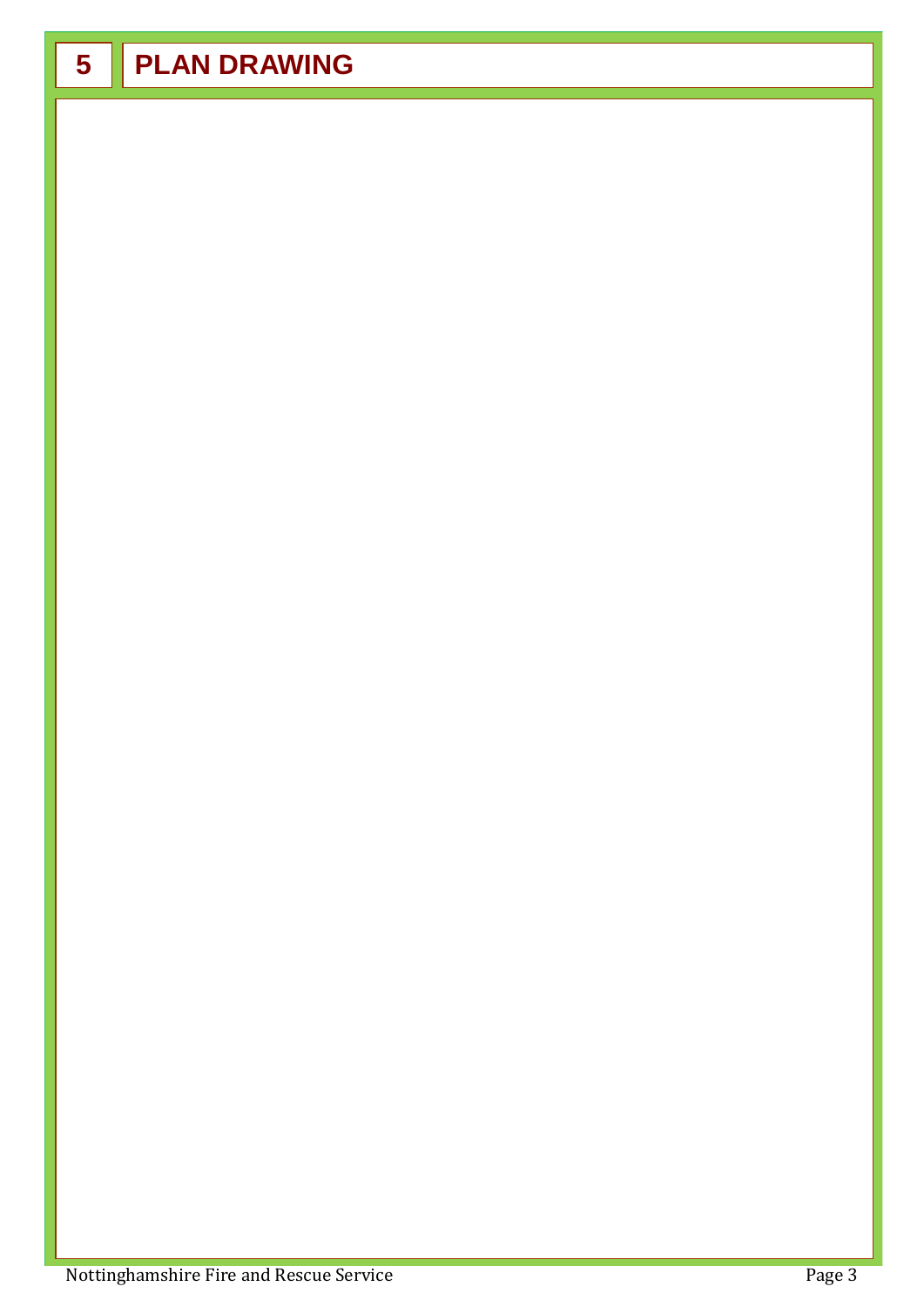| 6 | FIRE HAZARDS AND THEIR ELIMINATION / CONTROL                                                 |
|---|----------------------------------------------------------------------------------------------|
|   | Sources of Ignition: (Electrical, Smoking, Arson, Heating Installations, Cooking, Lightning) |
|   |                                                                                              |
|   |                                                                                              |
|   |                                                                                              |
|   | Sources of Fuel and storage of combustible materials:                                        |
|   |                                                                                              |
|   |                                                                                              |
|   |                                                                                              |
|   |                                                                                              |
|   | <b>Work Processes that impact on General Fire Precautions:</b>                               |
|   |                                                                                              |
|   |                                                                                              |
|   |                                                                                              |
|   |                                                                                              |
|   | Structural features that could promote the spread of fire:                                   |
|   |                                                                                              |
|   |                                                                                              |
|   |                                                                                              |
|   |                                                                                              |
|   | Hazards introduced by Outside contractors and building works:                                |
|   |                                                                                              |
|   |                                                                                              |
|   |                                                                                              |
|   |                                                                                              |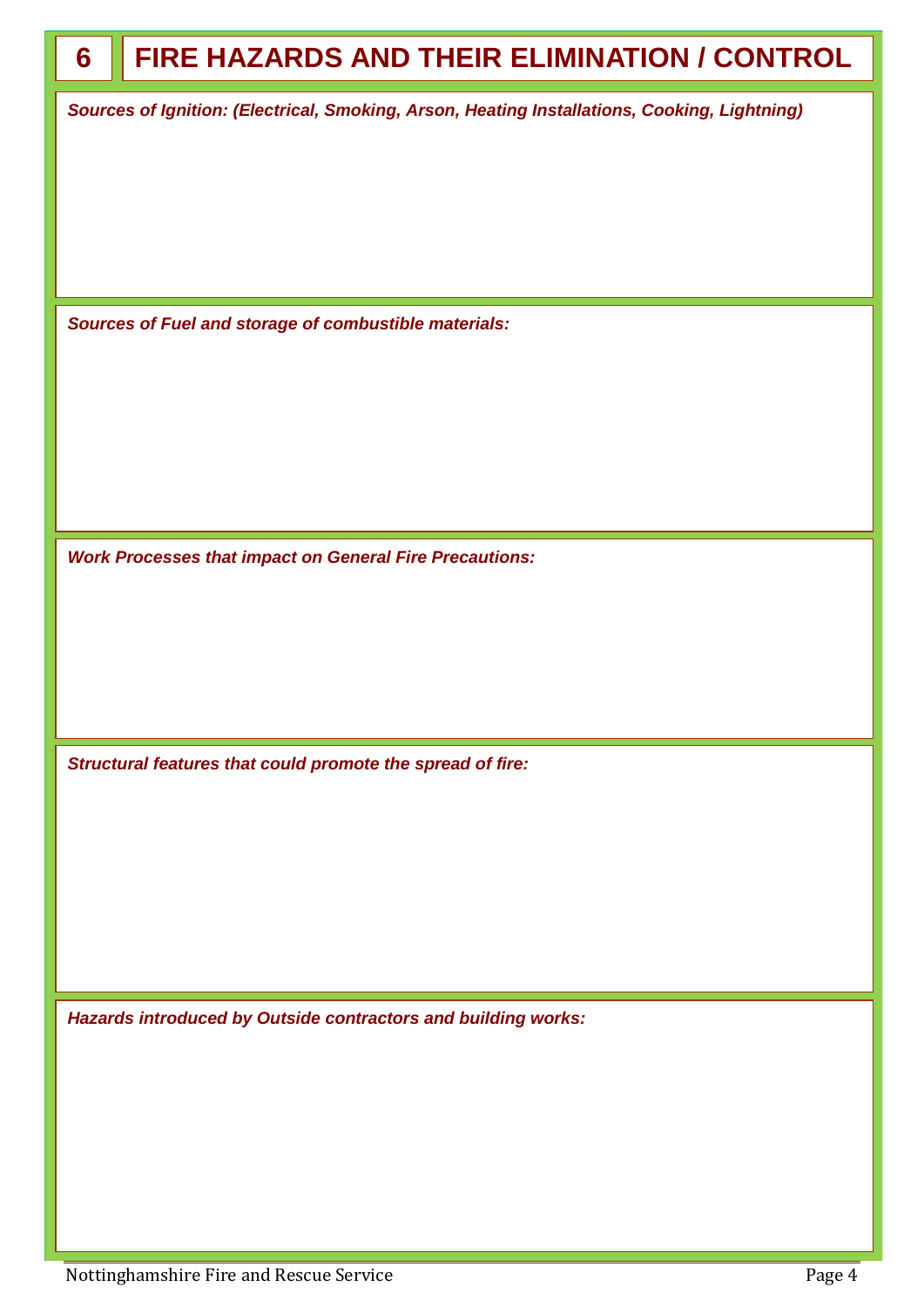## **7 FIRE PROTECTION MEASURES**

#### **7a**

#### **MEANS OF ESCAPE – HORIZONTAL EVACUATION**

*Commentary:*

#### *Deficiencies:*

#### **MEANS OF ESCAPE – VERTICAL EVACUATION 7b**

#### *Commentary:*

*Deficiencies:*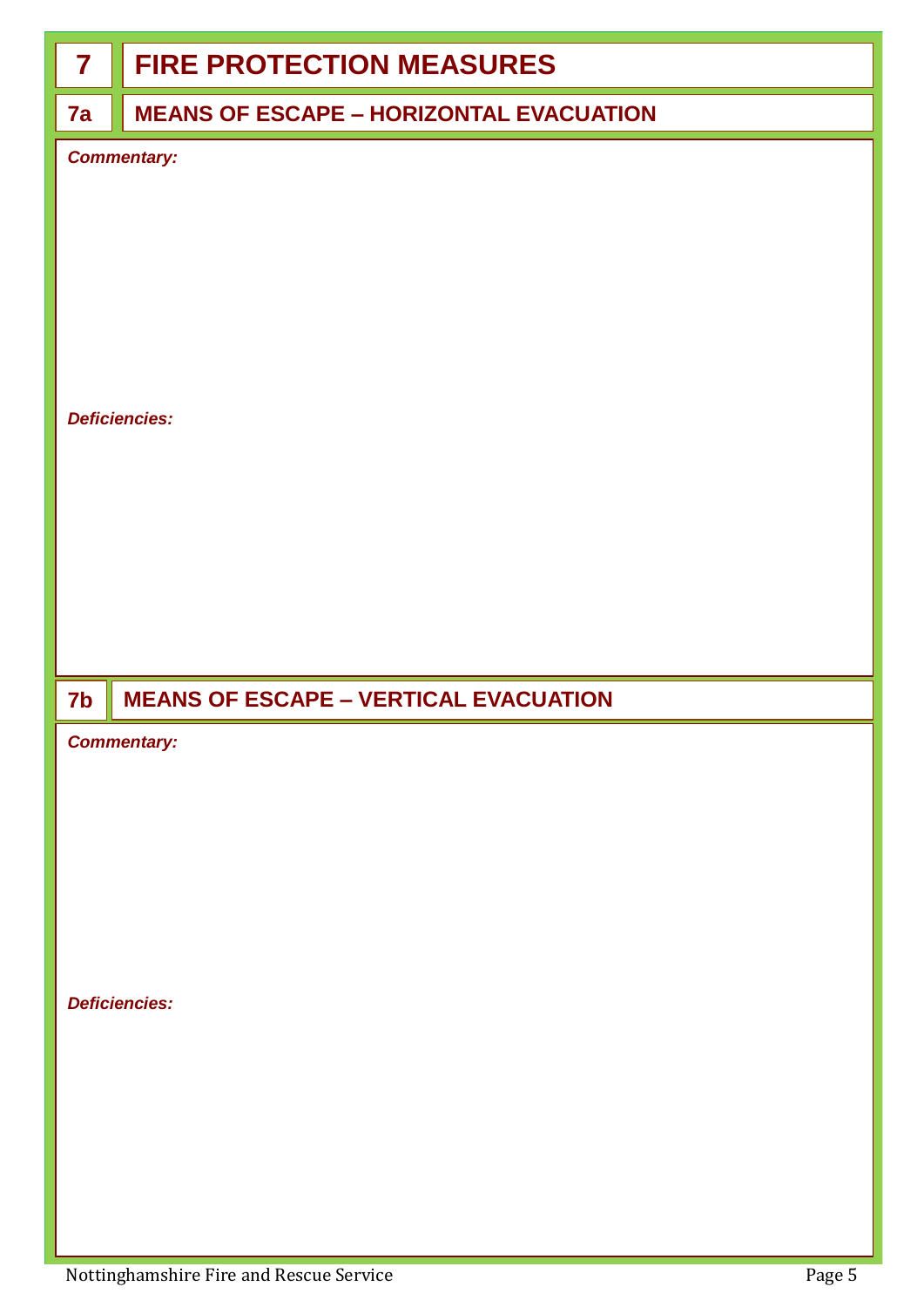| 7c                                            | <b>MEASURES TO LIMIT FIRE SPREAD AND DEVELOPMENT</b> |  |  |
|-----------------------------------------------|------------------------------------------------------|--|--|
| <b>COMPARTMENTATION</b><br><b>Commentary:</b> |                                                      |  |  |
| <b>Deficiencies:</b>                          |                                                      |  |  |
|                                               | <b>SURFACE SPREAD OF FLAME</b><br><b>Commentary:</b> |  |  |
| <b>Deficiencies:</b>                          |                                                      |  |  |
| 7d                                            | <b>EMERGENCY LIGHTING SYSTEM</b>                     |  |  |
|                                               | <b>Commentary:</b><br><b>Deficiencies:</b>           |  |  |
|                                               |                                                      |  |  |
| <b>7e</b>                                     | <b>FIRE SAFETY SIGNS AND NOTICES</b>                 |  |  |
|                                               | <b>Commentary:</b>                                   |  |  |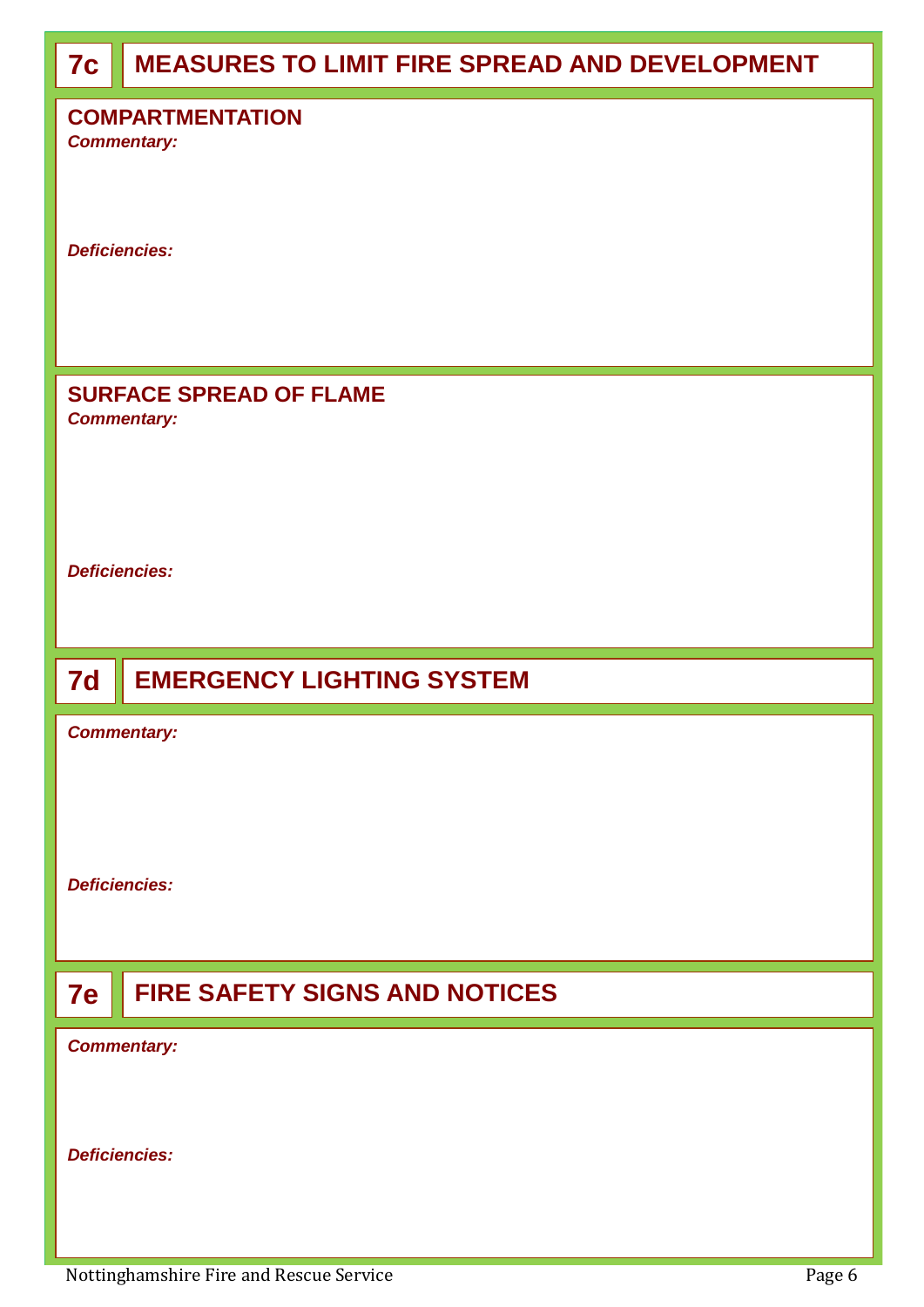# **7f FIRE WARNING SYSTEM** *Commentary: Deficiencies: Commentary: Deficiencies:* **7h AUTOMATIC FIRE SUPPRESSION SYSTEMS 7g FIRE FIGHTING EQUIPMENT**

*Commentary: (Type of system, designed and installed to what standard?)*

*Deficiencies:*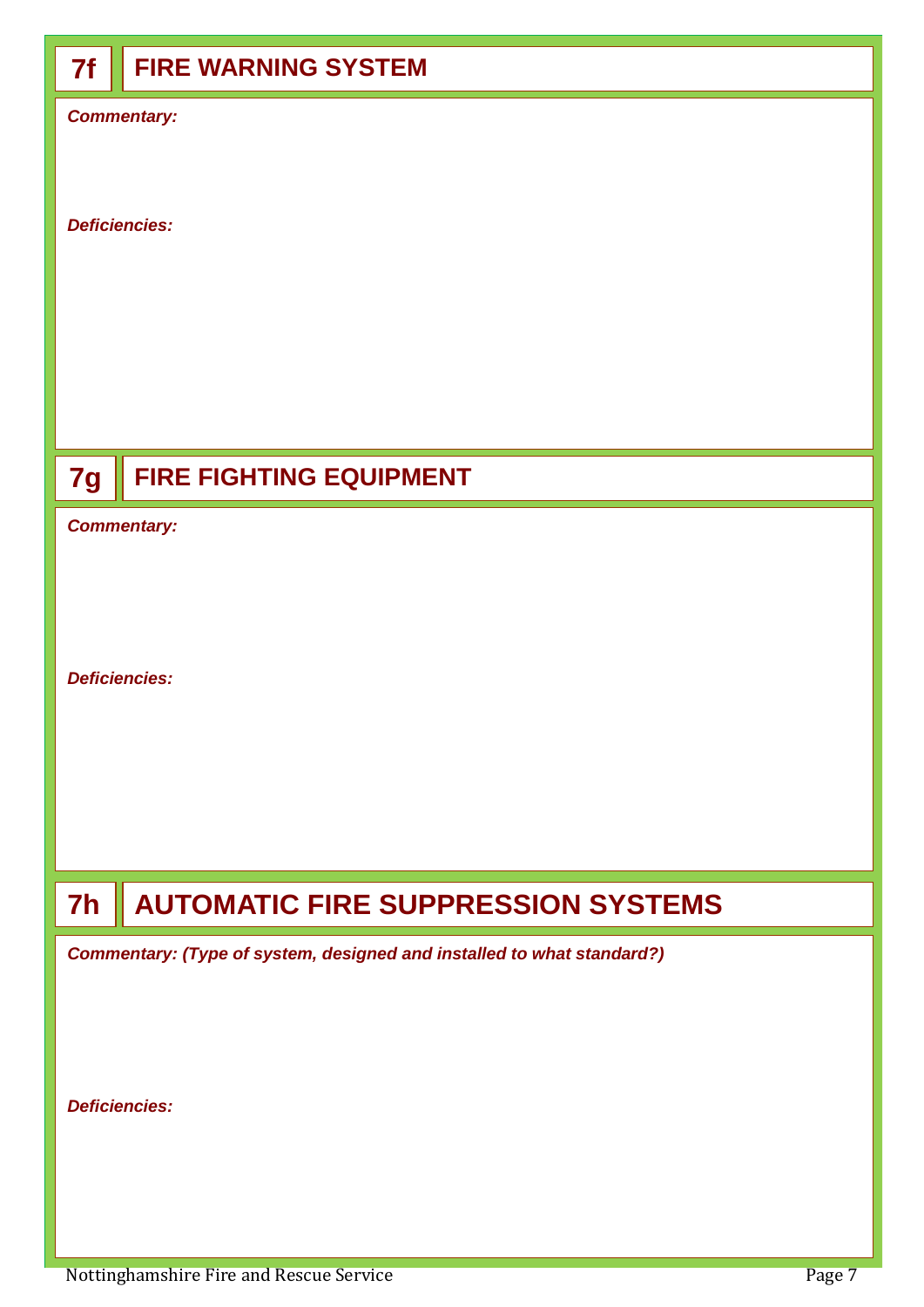| 8 | <b>MANAGEMENT - PROCEDURES AND ARRANGEMENTS</b>                |
|---|----------------------------------------------------------------|
|   | <b>Fire Safety is managed by:</b>                              |
|   |                                                                |
|   | The following competent person(s) are appointed to assist:     |
|   | <b>Fire Safety arrangements recorded</b><br><b>Commentary:</b> |
|   |                                                                |
|   |                                                                |
|   |                                                                |
|   | <b>PROCEDURES IN THE EVENT OF FIRE</b><br><b>Commentary:</b>   |
|   |                                                                |
|   |                                                                |

*Deficiencies:*

**METHOD FOR CALLING THE FIRE SERVICE** *Commentary:* 

*Deficiencies:*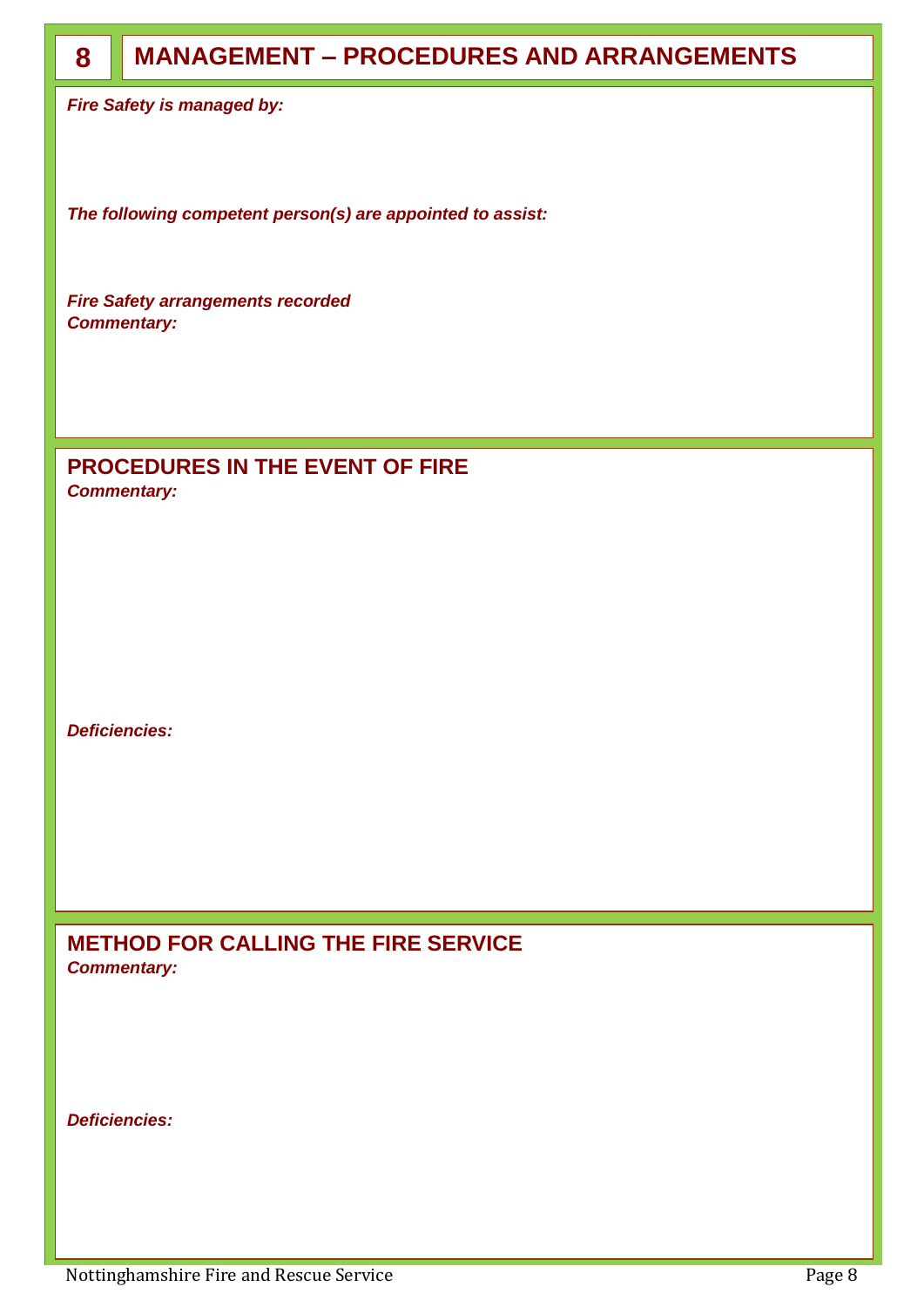**ARRANGEMENTS FOR ROUTINE INSPECTIONS OF FIRE PRECAUTIONS** *Commentary:*

**NOMINATED TRAINED PERSONS USE OF FIRE FIGHTING EQUIPMENT** *Commentary:* 

**ASSIST WITH EVACUATION** *Commentary:* 

*Deficiencies:*

**EMERGENCY ACTION PLAN** *Commentary:*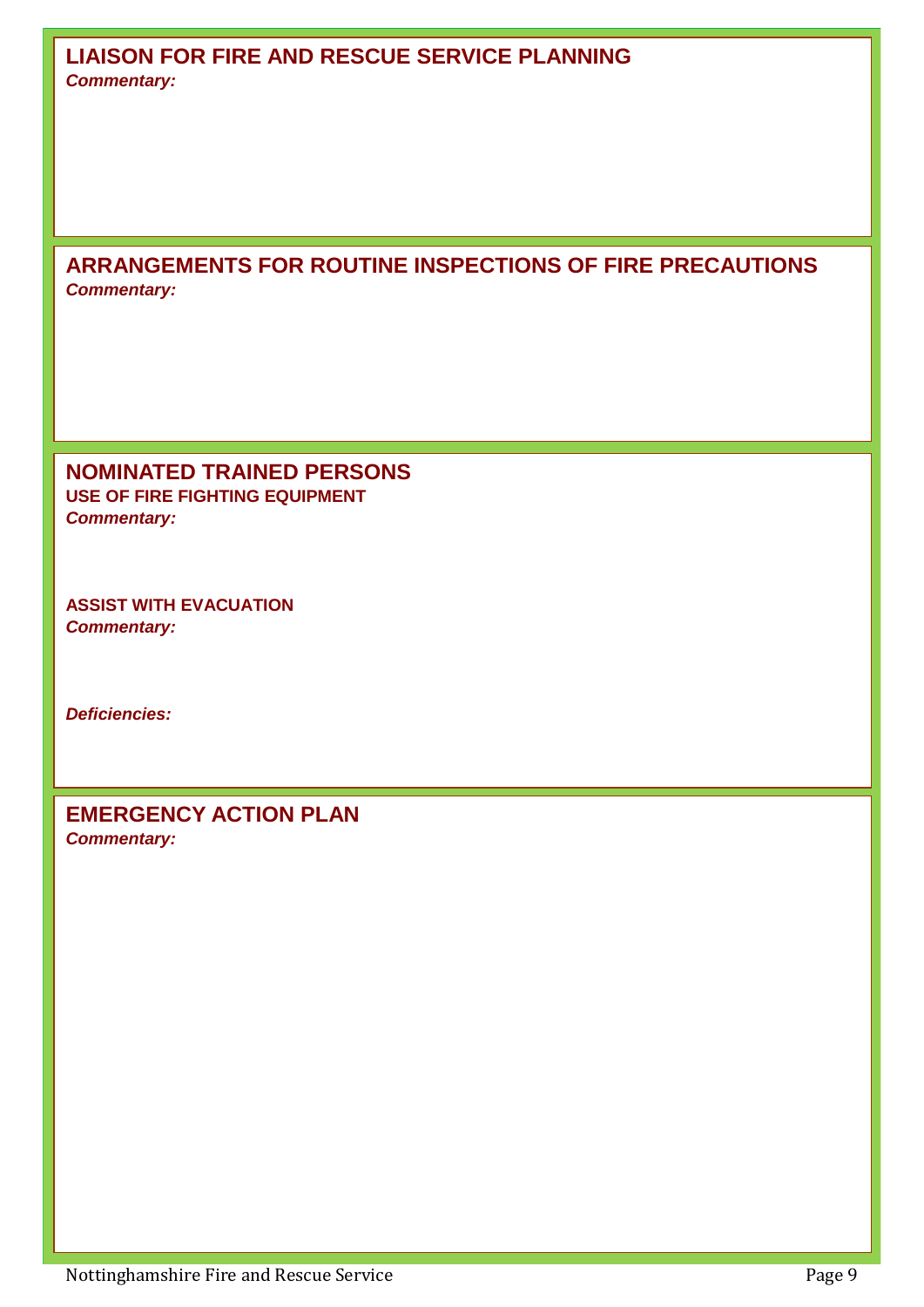| 9 | <b>MANAGEMENT - TRAINING</b>                                                                                                  |  |  |
|---|-------------------------------------------------------------------------------------------------------------------------------|--|--|
|   | <b>EMPLOYEE INDUCTION FIRE SAFETY</b><br><b>Commentary:</b>                                                                   |  |  |
|   | <b>EMPLOYEE PERIODIC FIRE SAFETY</b><br><b>Commentary:</b>                                                                    |  |  |
|   | <b>ADDITIONAL TRAINING FOR SPECIAL RESPONSIBILITIES</b><br>(eg. Fire Warden, assisting with evacuation)<br><b>Commentary:</b> |  |  |
|   | <b>FIRE DRILLS</b><br><b>Commentary:</b>                                                                                      |  |  |
|   | <b>EMPLOYEES OF OUTSIDE ORGANISATIONS</b><br><b>Commentary:</b>                                                               |  |  |
|   | <b>RECORDS OF TRAINING AND DRILLS</b><br><b>Commentary:</b>                                                                   |  |  |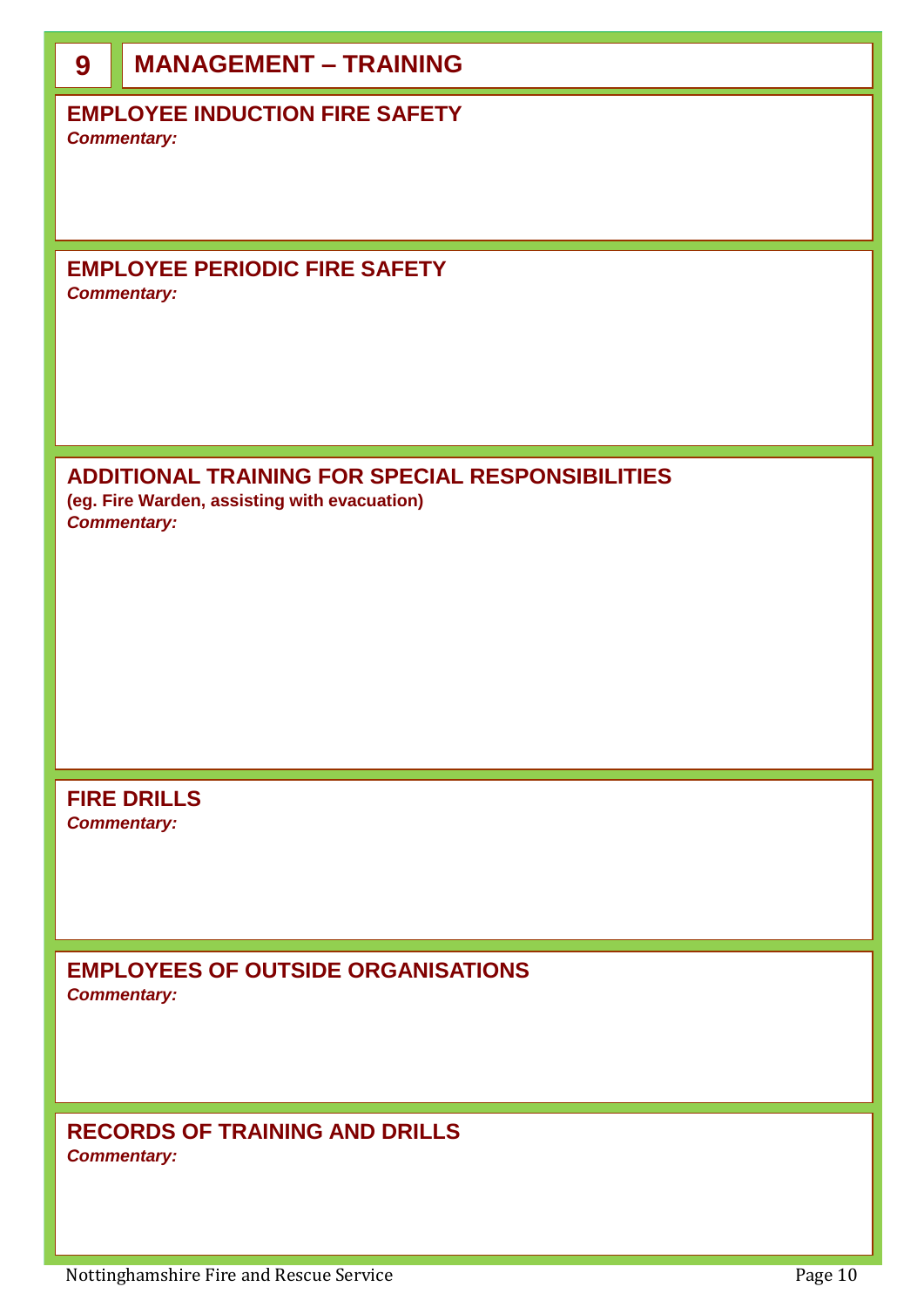| 10                                                                                                                                  | <b>MANAGEMENT - MAINTENANCE &amp; TESTING</b>                              |          |  |
|-------------------------------------------------------------------------------------------------------------------------------------|----------------------------------------------------------------------------|----------|--|
| Is there a maintenance programme for the fire protection measures in the premises<br>by appropriate competent person(s)<br>Yes / No |                                                                            |          |  |
|                                                                                                                                     | <b>Deficiencies:</b>                                                       |          |  |
|                                                                                                                                     |                                                                            |          |  |
|                                                                                                                                     | Are regular checks of fire resisting doors, walls & partitions carried out | Yes / No |  |
| <b>Deficiencies:</b>                                                                                                                |                                                                            |          |  |
|                                                                                                                                     | Are regular checks of escape routes & exit doors carried out               | Yes / No |  |
|                                                                                                                                     | <b>Deficiencies:</b>                                                       |          |  |
|                                                                                                                                     | Are regular checks of fire safety signs carried out<br>Yes / No            |          |  |
|                                                                                                                                     | <b>Deficiencies:</b>                                                       |          |  |
|                                                                                                                                     | Is there a service and test regime for the fire warning system             | Yes / No |  |
|                                                                                                                                     | <b>Deficiencies:</b><br><b>Weekly Testing</b>                              |          |  |
|                                                                                                                                     | <b>Annually Serviced</b>                                                   |          |  |
|                                                                                                                                     | Is there a service and test regime for the emergency lighting system       | Yes / No |  |
| <b>Deficiencies:</b>                                                                                                                | <b>Weekly</b>                                                              |          |  |
|                                                                                                                                     | <b>Monthly</b>                                                             |          |  |
|                                                                                                                                     | <b>Annually</b>                                                            |          |  |
|                                                                                                                                     | Is there maintenance of the fire fighting equipment                        | Yes / No |  |
|                                                                                                                                     | <b>Deficiencies:</b><br><b>Weekly</b>                                      |          |  |
|                                                                                                                                     | <b>Annually</b>                                                            |          |  |
|                                                                                                                                     | Are records kept & their location identified                               | Yes / No |  |
|                                                                                                                                     | <b>Deficiencies:</b>                                                       |          |  |
|                                                                                                                                     |                                                                            |          |  |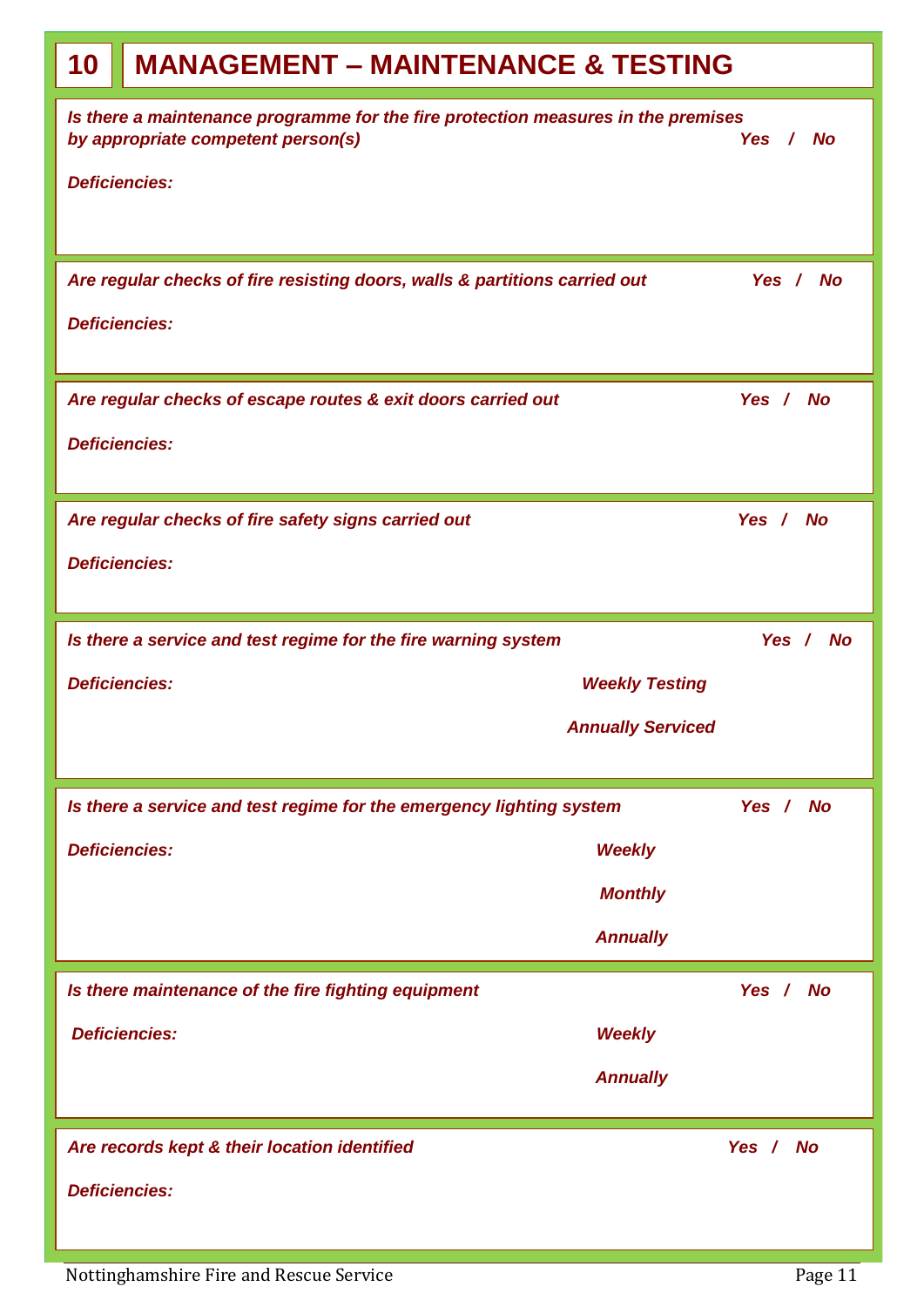| <b>FIRE RISK ASSESSMENT</b><br>11                                                                                                                                                                                                                                                                                                                                                                                                                      |  |  |  |  |
|--------------------------------------------------------------------------------------------------------------------------------------------------------------------------------------------------------------------------------------------------------------------------------------------------------------------------------------------------------------------------------------------------------------------------------------------------------|--|--|--|--|
| Taking into account the fire prevention measures observed at the time of this risk<br>assessment, it is the opinion of the Fire Risk Assessor that the hazard from fire (likelihood<br>of fire) at these premises is:                                                                                                                                                                                                                                  |  |  |  |  |
| <b>Medium</b><br><b>High</b><br>Low                                                                                                                                                                                                                                                                                                                                                                                                                    |  |  |  |  |
| Taking into account the nature of the premises and the occupants, as well as the fire<br>protection and procedural arrangements observed at the time of this fire risk assessment,<br>it is the opinion of the Fire Risk Assessor that the consequences for life safety in the<br>event of fire would be:                                                                                                                                              |  |  |  |  |
| <b>Extreme harm</b><br><b>Moderate harm</b><br><b>Slight harm</b>                                                                                                                                                                                                                                                                                                                                                                                      |  |  |  |  |
| Accordingly, it is considered that the risk to life from fire at these premises is:                                                                                                                                                                                                                                                                                                                                                                    |  |  |  |  |
| <b>Tolerable</b><br><b>Moderate</b><br><b>Substantial</b><br><b>Intolerable</b><br><b>Trivial</b>                                                                                                                                                                                                                                                                                                                                                      |  |  |  |  |
| <b>RISK LEVEL ACTION AND TIMESCALE</b>                                                                                                                                                                                                                                                                                                                                                                                                                 |  |  |  |  |
| <b>Trivial - No action is required and no detailed records need be kept.</b>                                                                                                                                                                                                                                                                                                                                                                           |  |  |  |  |
| <b>Tolerable -</b> No major additional fire precautions required. However, there might be a need for<br>reasonably practicable improvements that involve minor or limited cost.                                                                                                                                                                                                                                                                        |  |  |  |  |
| Moderate - It is essential that efforts are made to reduce the risk. Risk reduction measures,<br>which should take cost into account, should be implemented within a defined time period. Where<br>moderate risk is associated with consequences that constitute extreme harm, further assessment<br>might be required to establish more precisely the likelihood of harm as a basis for determining<br>the priority for improved control<br>measures. |  |  |  |  |
| Substantial - Considerable resources might have to be allocated to reduce the risk. If the<br>premises is unoccupied, it should not be occupied until the risk has been reduced. If the<br>premises is occupied, urgent action should be taken.                                                                                                                                                                                                        |  |  |  |  |
| <b>Intolerable -</b> Premises (or relevant area) should not be occupied until the risk is reduced.                                                                                                                                                                                                                                                                                                                                                     |  |  |  |  |
| (Note that, although the purpose of this section is to place the fire risk in context, the<br>above approach to fire risk assessment is subjective and for guidance only. All hazards<br>and deficiencies identified in this report should be addressed by implementing all<br>recommendations contained in the following action plan.)                                                                                                                |  |  |  |  |
| The fire risk assessment should be reviewed regularly.                                                                                                                                                                                                                                                                                                                                                                                                 |  |  |  |  |
|                                                                                                                                                                                                                                                                                                                                                                                                                                                        |  |  |  |  |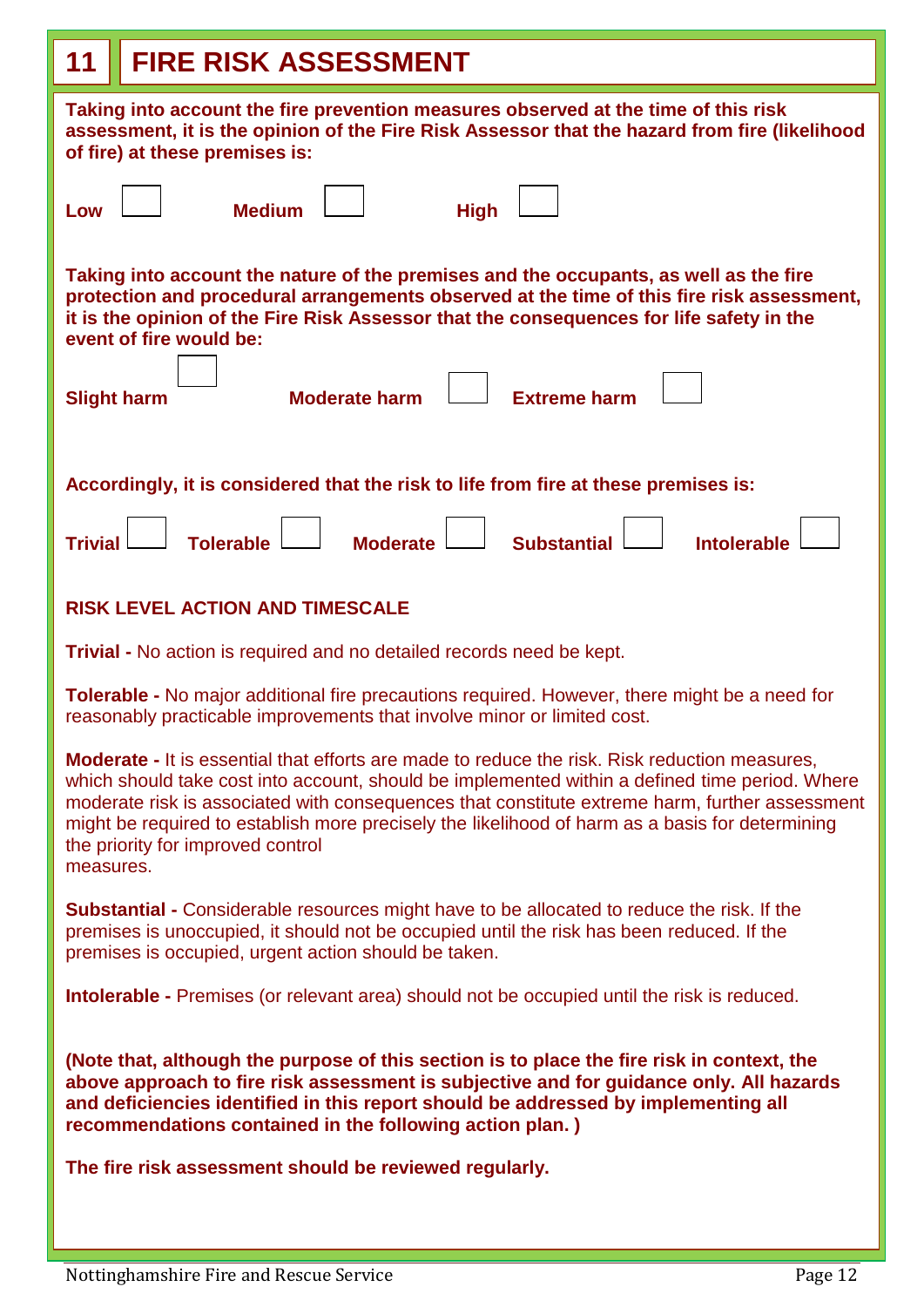| <b>ACTION PLAN</b><br>12                                                                                                                                                                   |  |  |  |  |  |
|--------------------------------------------------------------------------------------------------------------------------------------------------------------------------------------------|--|--|--|--|--|
| To remedy the deficiencies identified in sections 8 to 17, the following recommendations should<br>be implemented in order to reduce fire risk to, or maintain it at, the following level: |  |  |  |  |  |
| <b>Trivial</b><br><b>Tolerable</b>                                                                                                                                                         |  |  |  |  |  |
| <b>Priority</b><br>Date to be<br><b>Action by</b><br><b>Deficiency/Rectification</b><br><b>Date</b><br><b>Rectified</b><br><b>Rectified</b><br>whom                                        |  |  |  |  |  |
|                                                                                                                                                                                            |  |  |  |  |  |
|                                                                                                                                                                                            |  |  |  |  |  |
|                                                                                                                                                                                            |  |  |  |  |  |
|                                                                                                                                                                                            |  |  |  |  |  |
|                                                                                                                                                                                            |  |  |  |  |  |
|                                                                                                                                                                                            |  |  |  |  |  |
|                                                                                                                                                                                            |  |  |  |  |  |
|                                                                                                                                                                                            |  |  |  |  |  |
|                                                                                                                                                                                            |  |  |  |  |  |
|                                                                                                                                                                                            |  |  |  |  |  |
|                                                                                                                                                                                            |  |  |  |  |  |
|                                                                                                                                                                                            |  |  |  |  |  |
|                                                                                                                                                                                            |  |  |  |  |  |
|                                                                                                                                                                                            |  |  |  |  |  |
|                                                                                                                                                                                            |  |  |  |  |  |
|                                                                                                                                                                                            |  |  |  |  |  |
|                                                                                                                                                                                            |  |  |  |  |  |
|                                                                                                                                                                                            |  |  |  |  |  |
|                                                                                                                                                                                            |  |  |  |  |  |
|                                                                                                                                                                                            |  |  |  |  |  |